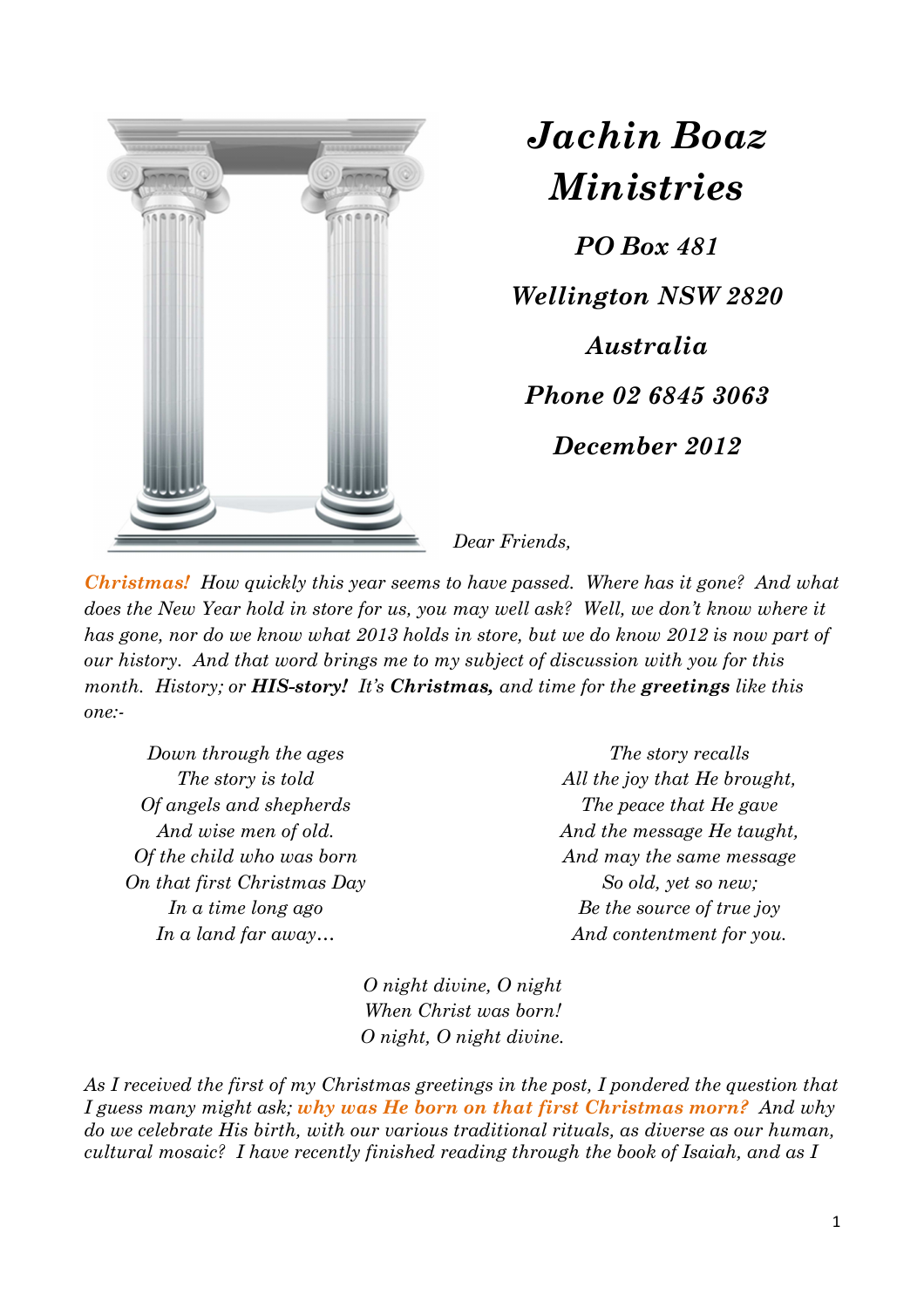*got to the end of that wonderful story, I read these few verses in The Message; as are all of my scriptures in this month's letter to you; from that same version.*

*Isa 65:17 "Pay close attention now: I'm creating new heavens and a new earth. All the earlier troubles, chaos, and pain are things of the past, to be forgotten.* 

*Isa 65:18 Look ahead with joy. Anticipate what I'm creating: I'll create Jerusalem as sheer joy, create my people as pure delight."* 

*Now, that got me a little excited, to think that, way before the crucifixion, God had told His people what they could expect, and what they could look forward to. So, now that we are two thousand years removed from the crucifixion, we have the ability to look back at history, and the story we read in His word, and ponder the promises He made; …to those who love Him; ...to those who are called according to His purpose! We can understand why we remember with amazement, that first Christmas morn, and celebrate the future promises, yet to be fulfilled; just as did those wise men and shepherds, long ago. And then we read on in the nest chapter, exactly what He came for…!* 

*Again we read from The Message…* 

*Isa 66:1 GOD's Message: "Heaven's my throne, earth is my footstool. What sort of house could you build for me? What holiday spot reserve for me? Isa 66:2 I made all this! I own all this!" GOD's Decree. "But there is something I'm* 

*looking for: a person simple and plain, reverently responsive to what I say."* 

*Yes, that is why He was born!!! He was looking for YOU!!! (verse 2), and me! And, funny enough, He was looking for us, long before we were even aware of His presence, as verse 11 of Ephesians chapter 1, says…!* 

*Eph 1:11 It's in Christ that we find out who we are and what we are living for. Long before we first heard of Christ and got our hopes up, he had his eye on us, had designs on us for glorious living,* 

*Eph 1:12 part of the overall purpose he is working out in everything and everyone.* 

*Eph 1:20 All this energy issues from Christ: God raised him from death and set him on a throne in deep heaven,*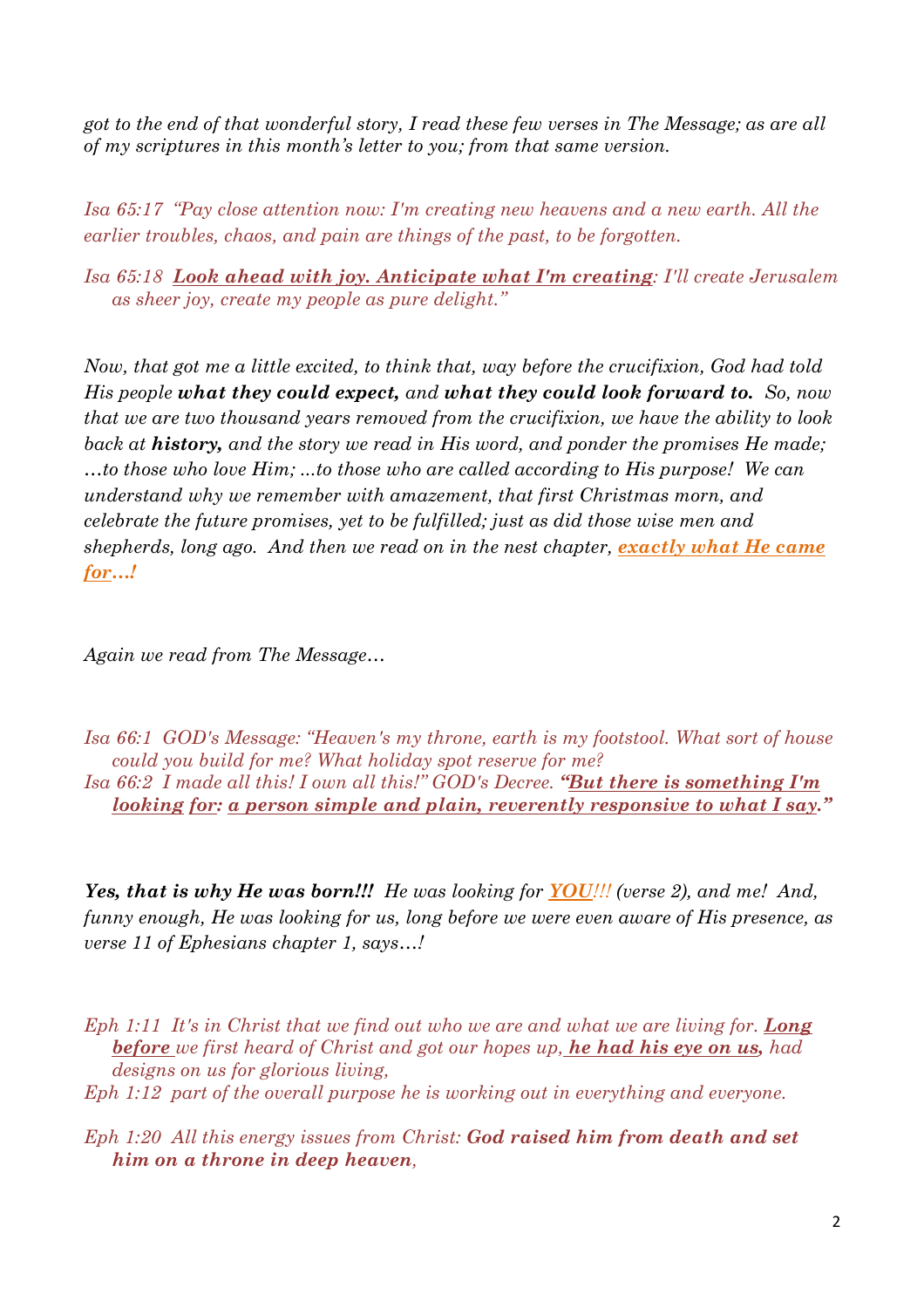*Eph 1:21 in charge of running the universe, everything from galaxies to governments, no name and no power exempt from his rule. And not just for the time being, but forever.* 

*Eph 1:22 He is in charge of it all, has the final word on everything. At the center of all this, Christ rules the church.* 

*Eph 1:23 The church, you see, is not peripheral to the world; the world is peripheral to the church. The church is Christ's body, in which he speaks and acts, by which he fills everything with his presence.* 

*And, there's the other exciting piece of information. Jesus was born, for the sole purpose of your redemption, and now God says He is in charge of everything, and the church, which is His body (verse 23); and if you and I know Him as Lord of our life, we are the church, and are filled with His presence. How awesome is that! If that isn't worth Christmas greetings, I don't know what is!!! Romans chapter 8 has some awesome words for us to end this letter, and again, read from The Message.* 

*Rom 8:29 God knew what he was doing from the very beginning. He decided from the outset to shape the lives of those who love him along the same lines as the life of his Son. The Son stands first in the line of humanity he restored. We see the original and intended shape of our lives there in him.* 

*Rom 8:30 After God made that decision of what his children should be like, he followed it up by calling people by name. After he called them by name, he set them on a solid basis with himself. And then, after getting them established, he stayed with them to the end, gloriously completing what he had begun.* 

*Rom 8:31 So, what do you think? With God on our side like this, how can we lose?* 

- *Rom 8:32 If God didn't hesitate to put everything on the line for us, embracing our condition and exposing himself to the worst by sending his own Son, is there anything else he wouldn't gladly and freely do for us?*
- *Rom 8:33 And who would dare tangle with God by messing with one of God's chosen?*
- *Rom 8:34 Who would dare even to point a finger? The One who died for us--who was raised to life for us!--is in the presence of God at this very moment sticking up for us.*

*Well, what a way to end the year!! What a promise! What a Saviour! What a worthy reason for Seasons Greetings and Celebrations, of that wonderful birth, on that first Christmas morning. That's why He came! That's why He was born, and that's why we remember!* 

*It was for US, He came!!! Amen and Amen!*